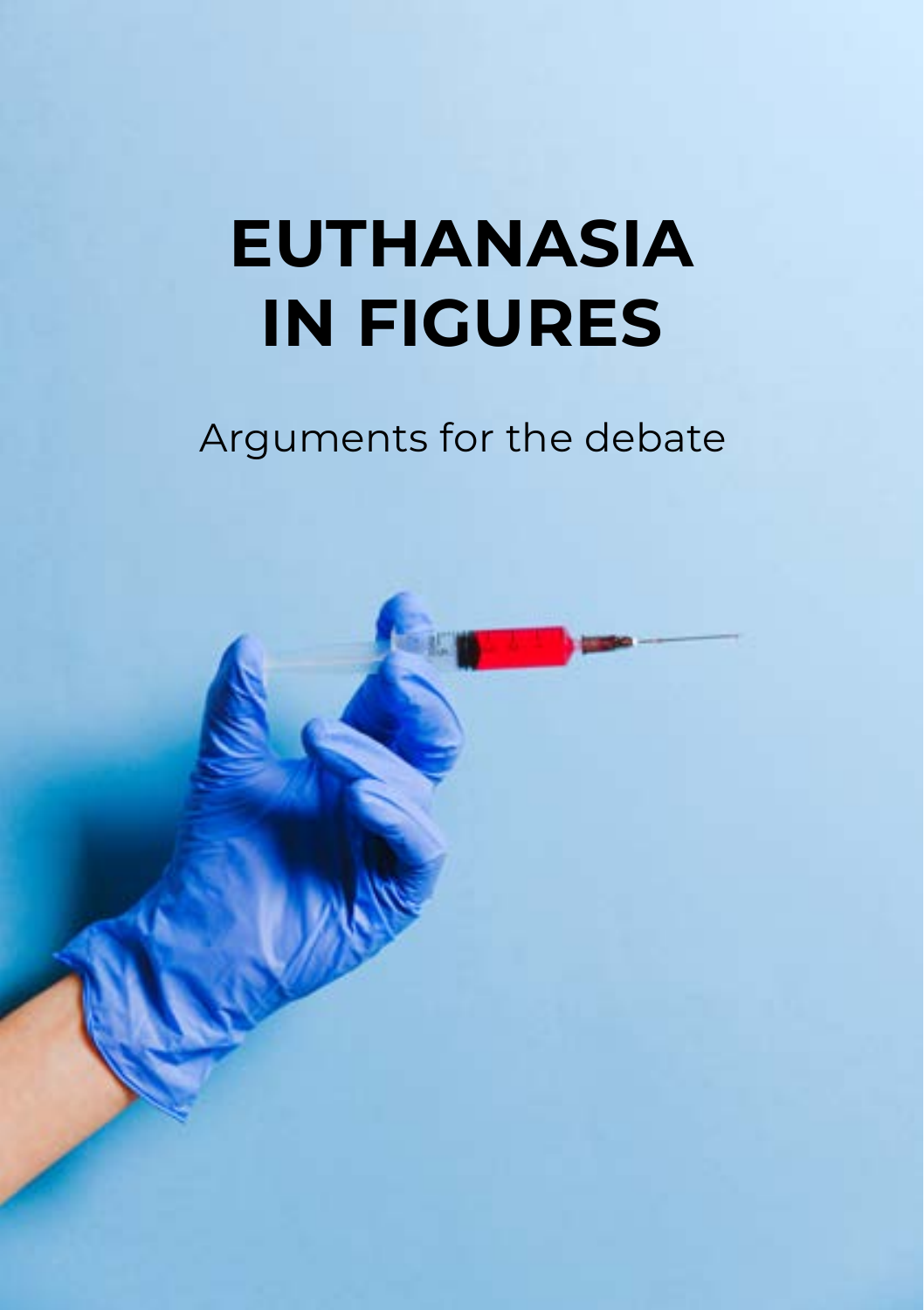This article shows figures and data from the main countries where euthanasia is legal. This piece of information aims to show whether this is the path to be followed as a society. This article intends to contribute to a serene and realistic debate.

The sources of information, which are indicated with superscript numbers in the text, can be checked at the end of the document.



Only **eight** countries in the world have legalized euthanasia.<sup>1,2</sup>

#### **Euthanasia figures are soaring :**

The number of euthanasia cases reported in countries where it is legalized increases every year:

1. Euthanasia in **Belgium** has increased tenfold between the years 2003 and 2021, going from 235 to 2,699.<sup>3,4,5</sup>



2003 2004 2005 2006 2007 2008 2009 2010 2011 2012 2013 2014 2015 2016 2017 2018 2019 2020 2021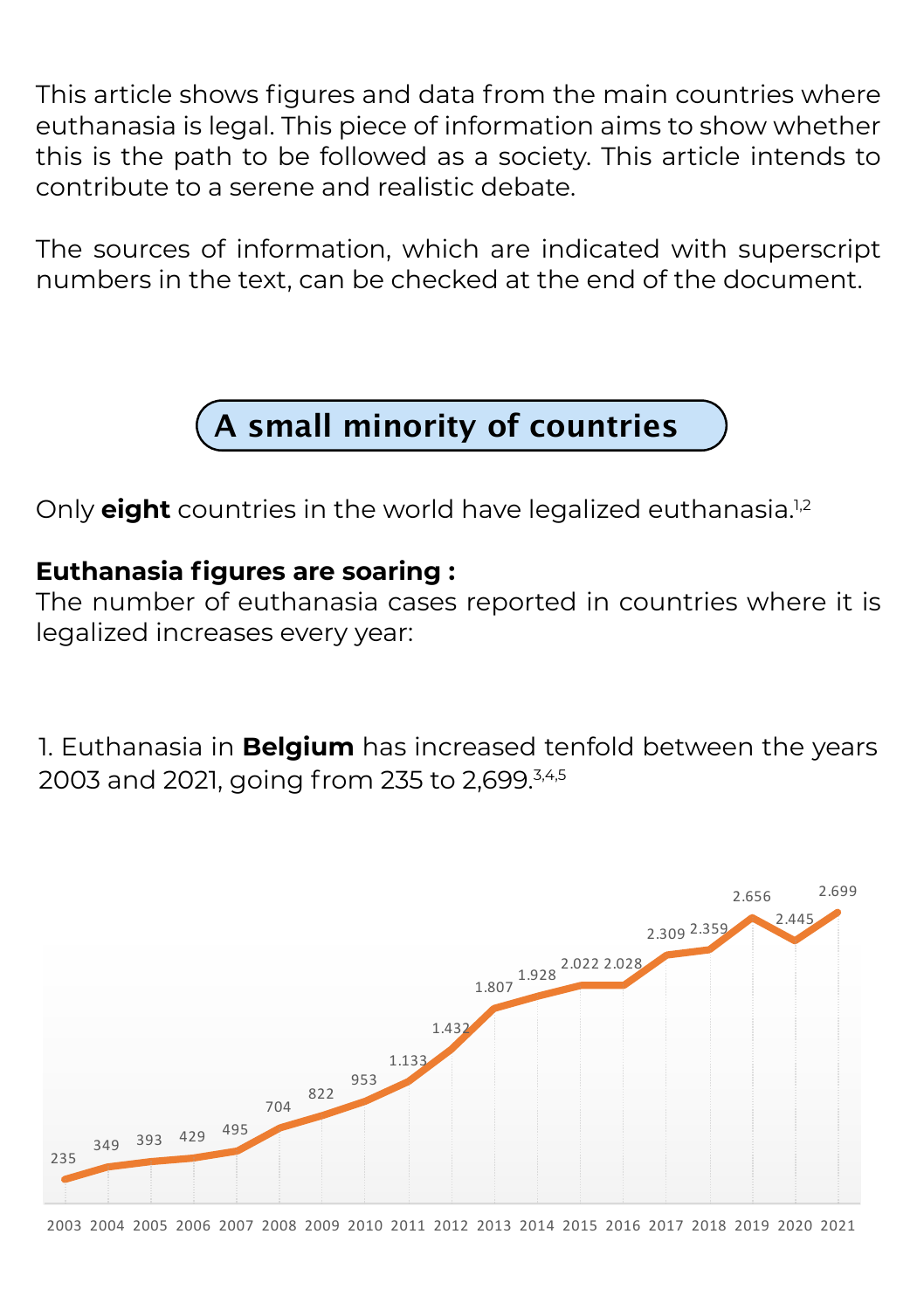2. The **Netherlands** went from 1,815 reported cases in 2003<sup>6</sup> to 7,666 in 2021 (1 in every 22 deaths).7



3. **Canada** legalized euthanasia in June 20168 and the number of cases in 2020 already accounts for 2.5% of all deaths.9

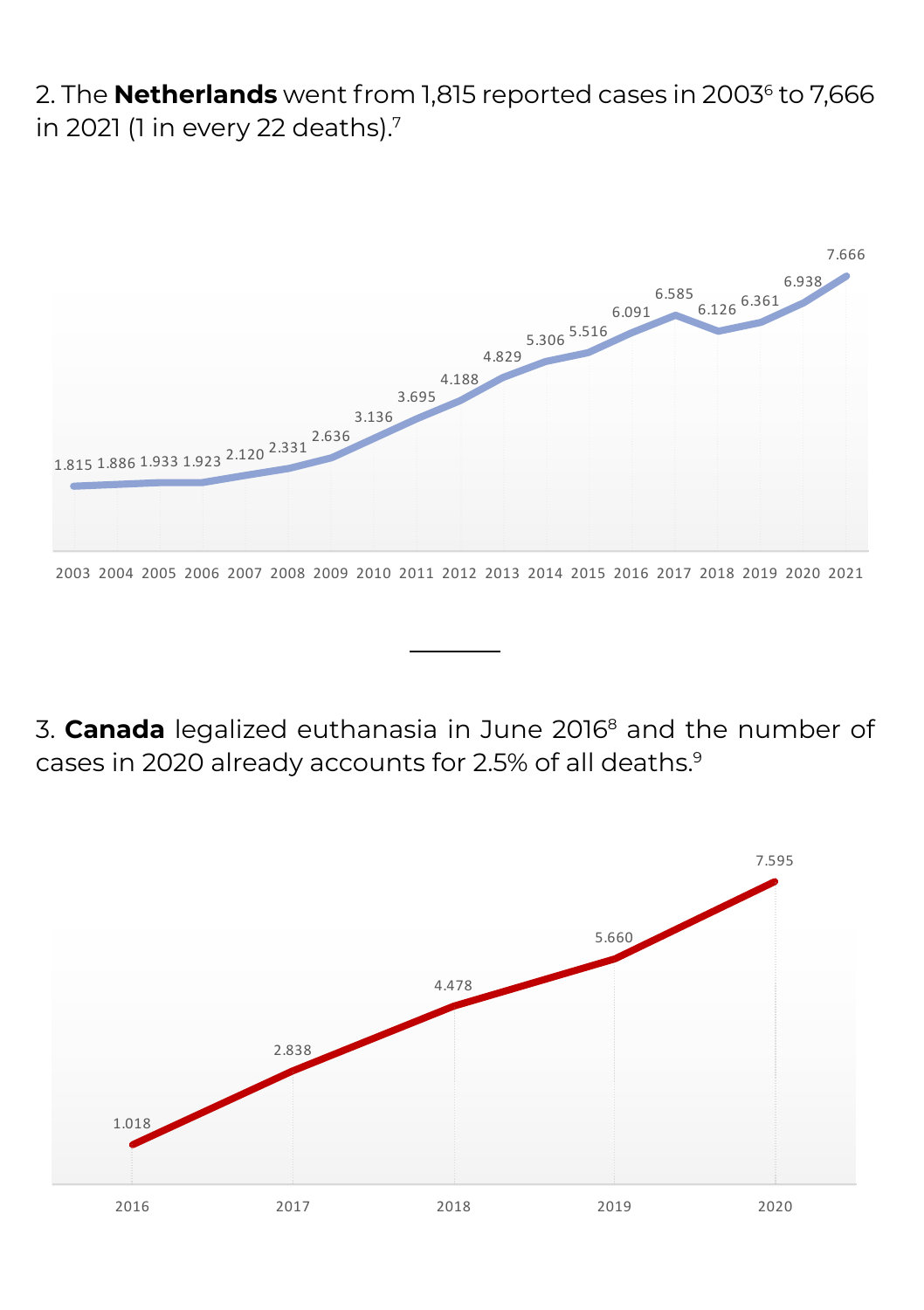### **Euthanasia cases without request**

**Belgium.** Almost half of the nurses admit to having participated in life-ending acts without the explicit request of the patient<sup>10</sup> In 2013. throughout Flanders, the deaths of 1,047 patients were hastened without explicit request from them. This number accounts for 25% of all induced deaths and  $17\%$  of all total deaths.<sup>11</sup>

**The Netherlands.** In 2015, 431 cases were recognized of people having had their "lives terminated" without explicit request.<sup>12</sup>

## **Resignation from the Assessment Commission**

Dr. Vanopdenbosch, a pro-euthanasia physician, resigned in 2019 as a member of Belgium's Federal Control and Assessment Commission on Euthanasia because he was unwilling "to be part of a committee that deliberately violates the Law".13

# **Lack of control in the application**

Euthanasia assessment and control commissions rarely report a case of medical malpractice to the public prosecutor's office.

**The Netherlands**. Until 2020 only three cases were submitted to the public prosecutor's office. One in 2016 and two in 2017.

**Belgium**. Only one case, which was recorded for a television program, was submitted to the prosecution in 2010.14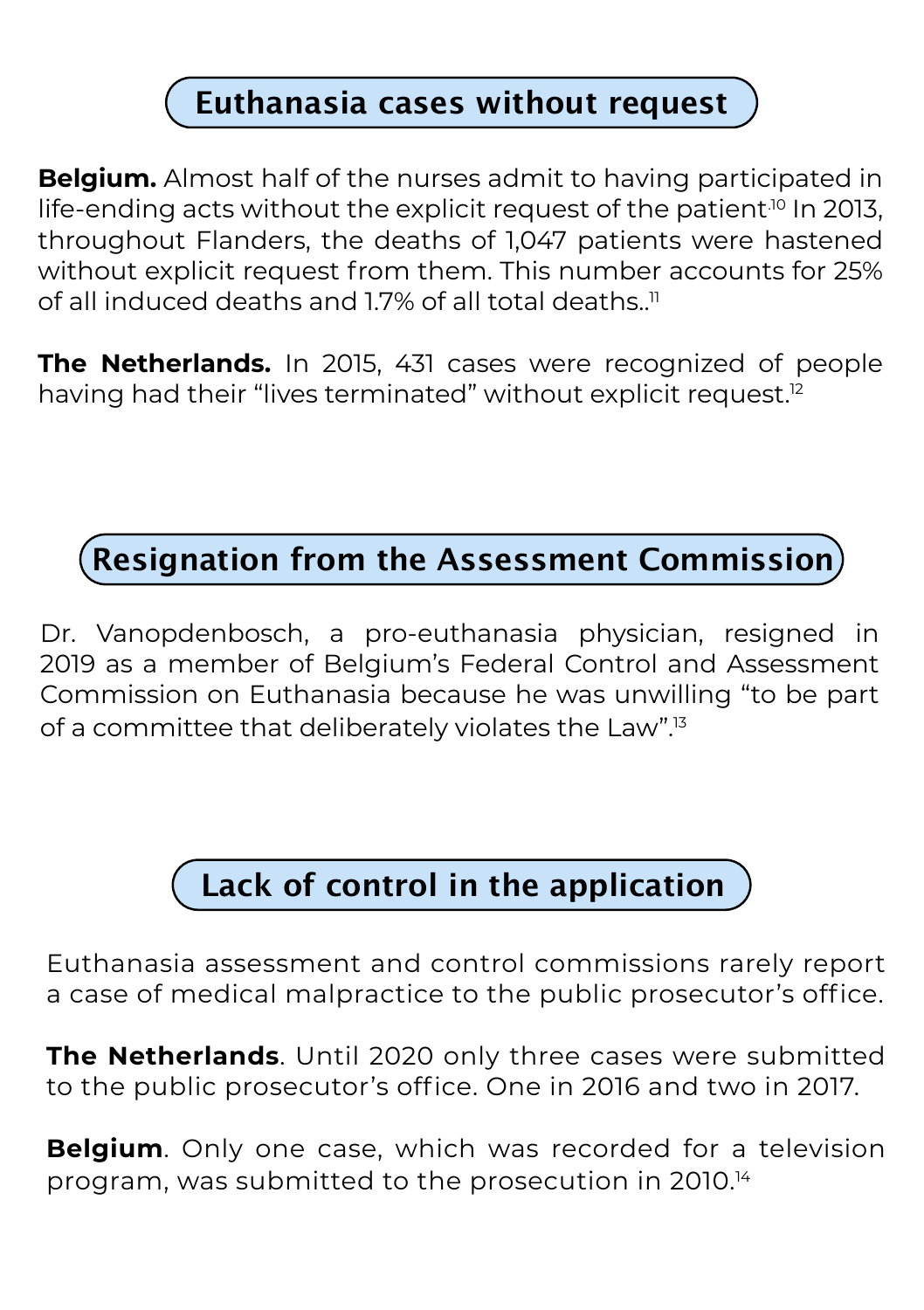## **Non-compliance with the law**

The Laws of Belgium and the Netherlands require the report of euthanasia procedures, however, 23% of euthanasia conducted in the Netherlands<sup>15</sup> and 47% of euthanasia conducted in Flanders (Belgium)16,17 are not reported to the official registry; the Law is broken with impunity.18 Some physicians even admit publicly that they often ignore the Law and do not report the euthanasia procedures they carry out.19



#### **Ever expanding scope of the Law.**

- · Non-terminally ill patients.20, 21
- · Psychiatric patients or those with dementia.22, 23
- · Minors. Belgium, in 2014, became the first country in the world to authorize euthanasia without age limit.<sup>24</sup>
- · People who are "tired of living" or had "lived long enough". This is on current debate in Belgium and the Netherlands.25, 26



**The Netherlands**. In The Hague there is a clinic specialized in euthanasia (Levenseindekliniek, «End of Life Clinic»). They receive 3,000 euros from insurance companies for each euthanasia performed.27 In 2019, 900 of the 6,361 euthanasia cases reported nationwide were conducted there.28

**Canada**. The parliament forecasts a reduction in healthcare spending of 149 million Canadian dollars (95 million euros) in 2021 as a result of the application of the Law on Euthanasia.<sup>29</sup>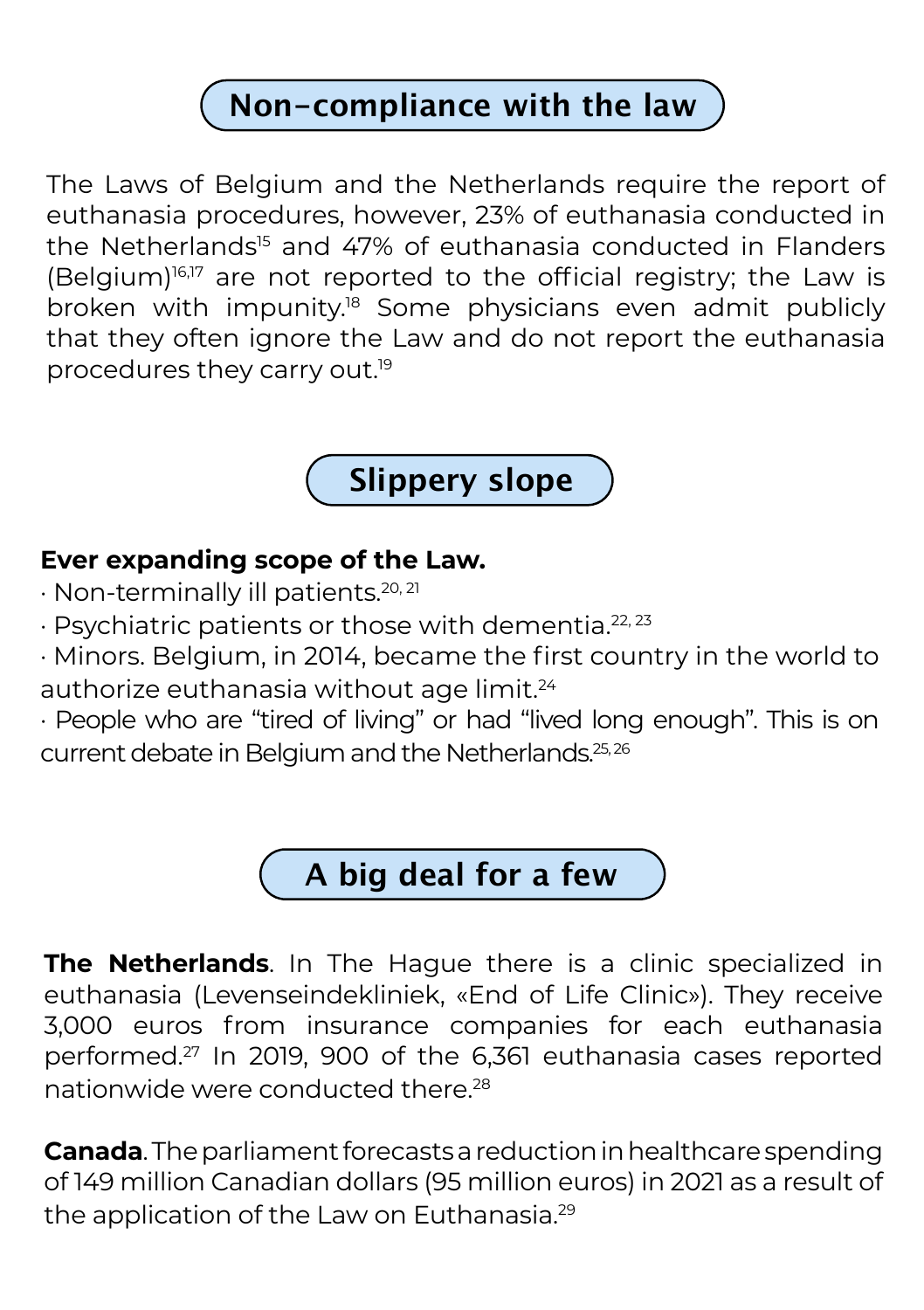## **Situation in Spain**

**Euthanasia**. In the first six months since the entry into force of the Law on Euthanasia (25/6/2021):<sup>30</sup>

• Only ten autonomous communities have provided data.

• There have been 130 requests, of which 50 have been performed, few have been rejected and most are pending of approval.

• Three out of four euthanasia procedures have been conducted in Catalonia and the Basque Country.

**Palliative Care.** Currently there is no Law on Palliative Care to ensure the provision of this specific medical care.

· 60% of the patients in need of palliative care in 2017 did not  $r \in C^{\infty}$ ive it  $31$ 

· There are less than half of the recommended palliative care specialist units per 100,000 inhabitants (0.6 vs. 2).<sup>32</sup>

· Spain ranks No. 31 in Europe in palliative care specialist units. It is situated between Romania and Moldova.32

**There is an urgent need to increase palliative care coverage to prevent suffering and maintain confidence in healthcare professionals. Euthanasia is inhumane and should be prohibited to ensure life and the safety of patients.**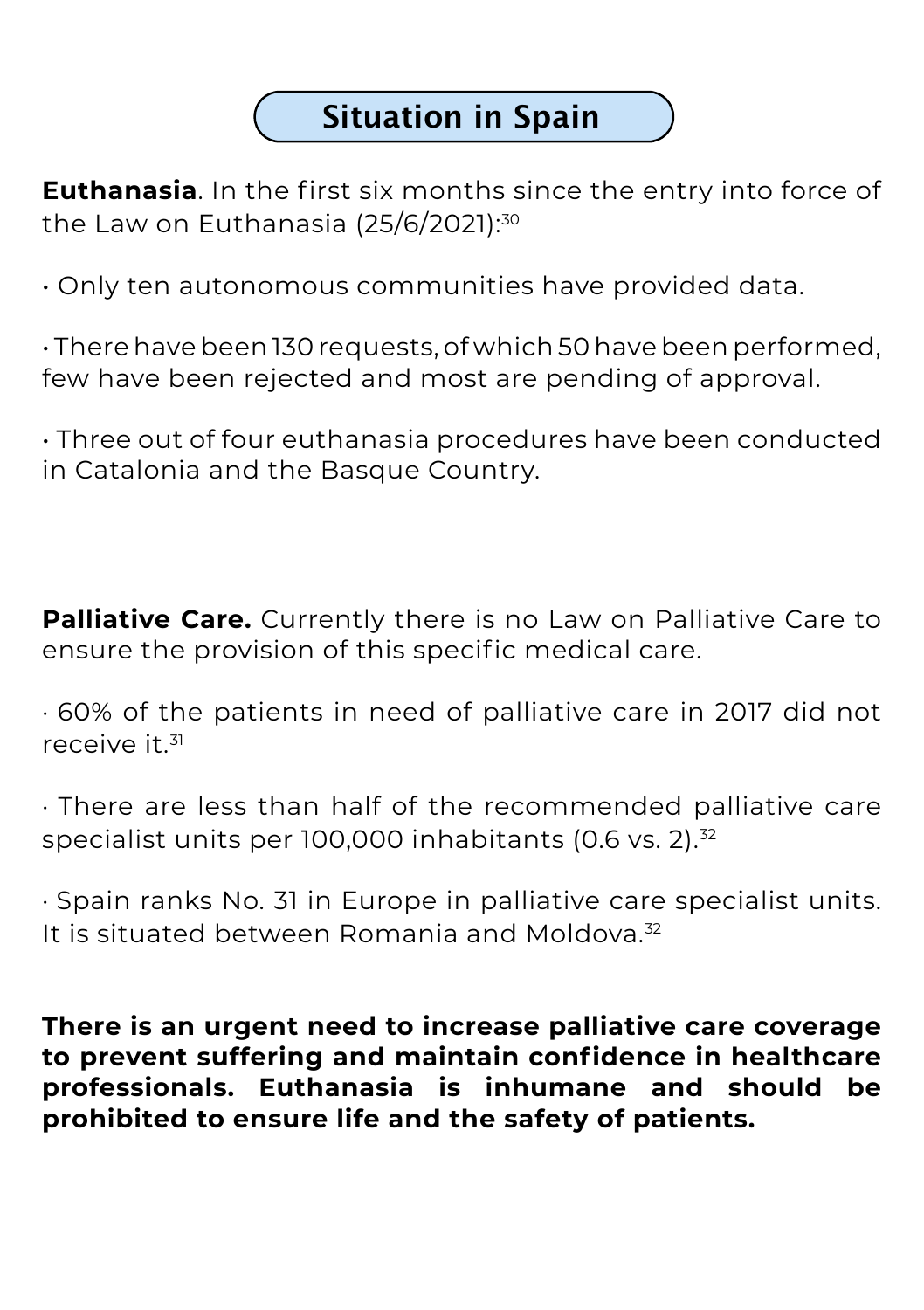*«Euthanasia is going to result in the most serious crisis of medicine's ancient history because, for the first time in history, the doctor is going to be the death manager of his patients, something absolutely outrageous and which goes against the most essential, most basic and deeply rooted principles of his/ her raison d'être». 33*



Dr. Marcos Gómez Sancho Expert in Palliative Care and Bioethics



«The Gospel of God's love for man, the Gospel of the dignity of the person and the Gospel of life are a single and indivisible Gospel».34

We should pray and act to spread love for every single human life until its natural end.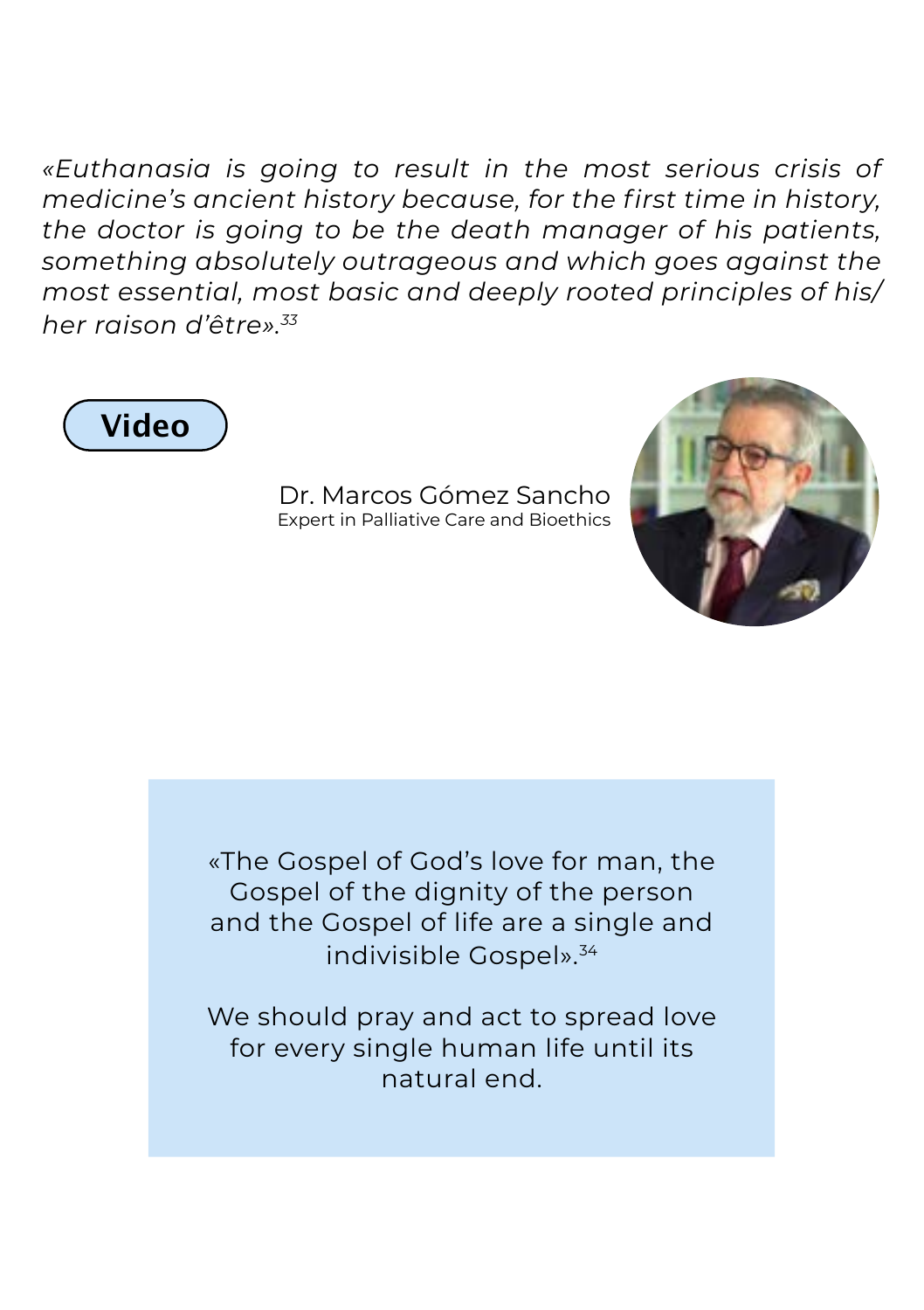

## **Bisbat de Sant Feliu de Llobregat**

## salut@bisbatsantfeliu.cat Tel. 93 632 76 30 www.bisbatsantfeliu.cat/es/

With the collaboration of:

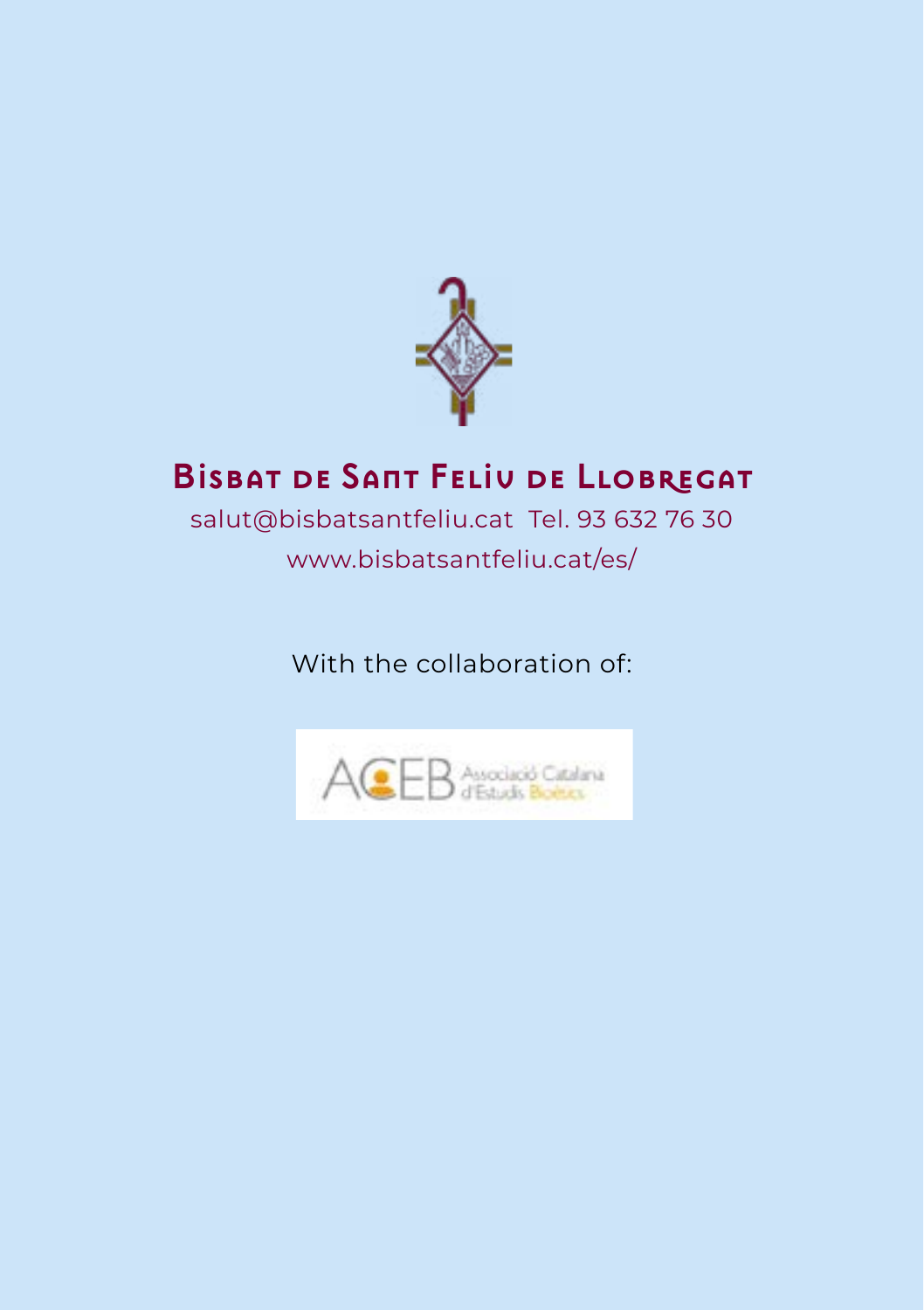## **EUTHANASIA IN FIGURES**

Arguments for the debate

#### **Bibliography**

<sup>1</sup>Mroz S, Dierickx S, Deliens L, Cohen J, Chambaere K. Assisted dying around the world: a status quaestionis. Ann Palliat Med 2021;10(3):3540-3553. Available in: <https://apm.amegroups.com/article/view/50986/html> (access 11/4/2022)

<sup>2</sup>Legality of euthanasia. Wikipedia; 26/4/2022. [https://en.wikipedia.org/wiki/Legality\\_of\\_euthanasia#:~:text=As%20of](https://en.wikipedia.org/wiki/Legality_of_euthanasia#:~:text=As%20of%20November%202021%2C%20euthanasia,%2C%20Victoria%20and%20Western%20Australia) [%20November%202021%2C%20euthanasia,%2C%20Victoria%20and%](https://en.wikipedia.org/wiki/Legality_of_euthanasia#:~:text=As%20of%20November%202021%2C%20euthanasia,%2C%20Victoria%20and%20Western%20Australia) [20Western%20Australia](https://en.wikipedia.org/wiki/Legality_of_euthanasia#:~:text=As%20of%20November%202021%2C%20euthanasia,%2C%20Victoria%20and%20Western%20Australia) (access 26/4/2022).

<sup>3</sup>Federal Control and Evaluation Commission for Euthanasia. 2020. Negende verslag aan de wetgevende kamers (2018-2019). 2003 is the first full year since euthanasia legalization in Belgium. Available in: [https://overlegorganen.gezondheid.belgie.be/sites/default/files/docu](https://overlegorganen.gezondheid.belgie.be/sites/default/files/documents/9_euthanasie-verslag_2018-2019-nl.pdf) [ments/9\\_euthanasie-verslag\\_2018-2019-nl.pdf](https://overlegorganen.gezondheid.belgie.be/sites/default/files/documents/9_euthanasie-verslag_2018-2019-nl.pdf) (access 28/4/2022).

<sup>4</sup>Commission fédérale de Contrôle et d'Évaluation de l'Euthanasie, Secrétariat. Communiqué de presse: Euthanasie, Chiffres de l'année 2021; 31 mars 2022.

[https://organesdeconcertation.sante.belgique.be/sites/default/files/d](https://organesdeconcertation.sante.belgique.be/sites/default/files/documents/cfcee_chiffres-2021_communiquepresse-total.pdf) [ocuments/cfcee\\_chiffres-2021\\_communiquepresse-total.pdf](https://organesdeconcertation.sante.belgique.be/sites/default/files/documents/cfcee_chiffres-2021_communiquepresse-total.pdf) (access 28/4/2022)

<sup>5</sup>Diesbach E de, Loze M de, Brochier C, Montero E. Euthanasia in Belgium: 10 years on. Dossier of the European Institute of Bioethics.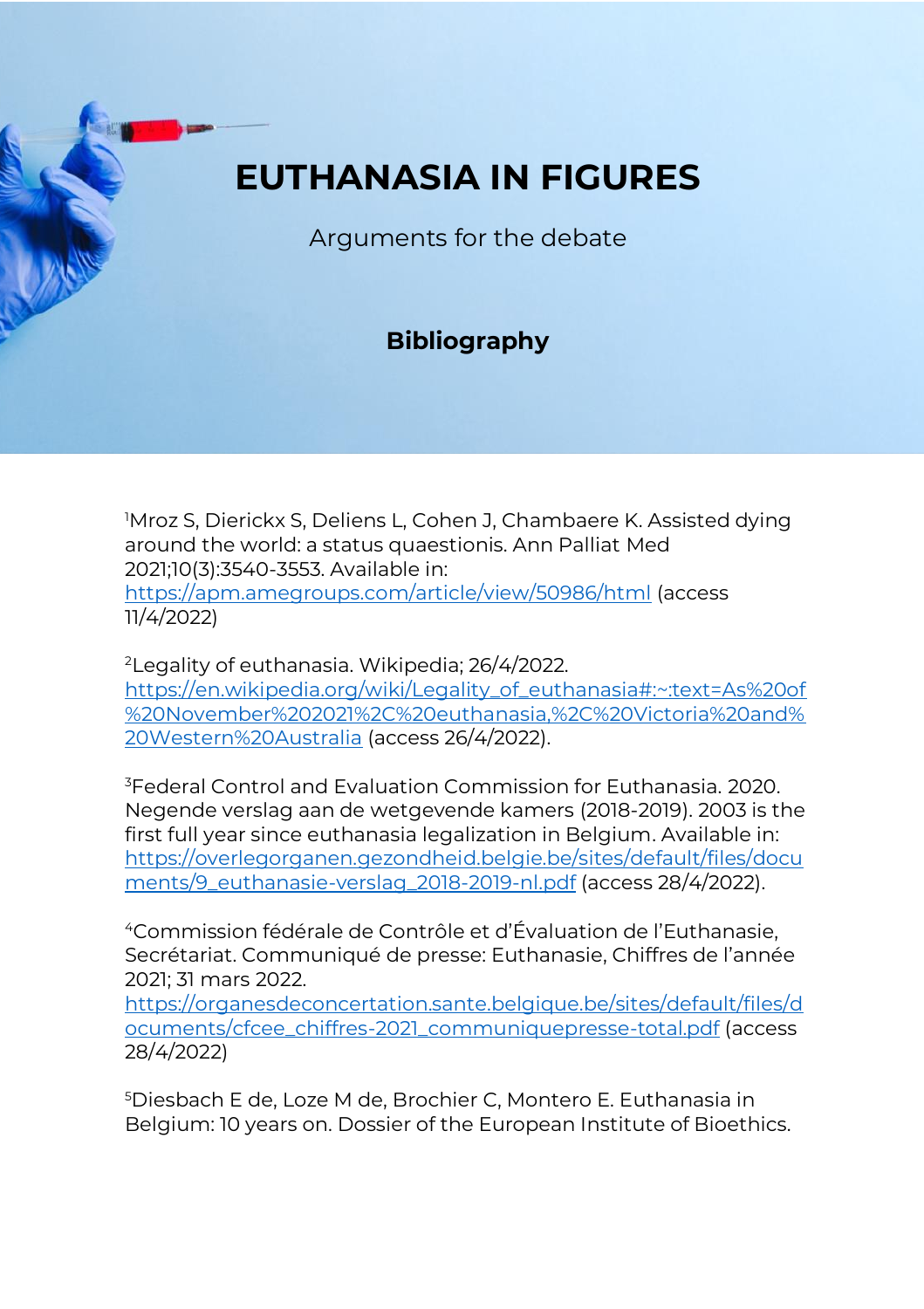April 2012. Available in[: https://www.ieb-eib.org/docs/pdf/2012-10/doc-](https://www.ieb-eib.org/docs/pdf/2012-10/doc-1554801153-41.pdf)[1554801153-41.pdf](https://www.ieb-eib.org/docs/pdf/2012-10/doc-1554801153-41.pdf) (access 11/4/2022).

<sup>6</sup>Regional euthanasia review committees. 2003 Annual Report. Available in[: https://english.euthanasiecommissie.nl/the](https://english.euthanasiecommissie.nl/the-committees/documents/publications/annual-reports/2002/annual-reports/annual-reports)[committees/documents/publications/annual-reports/2002/annual](https://english.euthanasiecommissie.nl/the-committees/documents/publications/annual-reports/2002/annual-reports/annual-reports)[reports/annual-reports](https://english.euthanasiecommissie.nl/the-committees/documents/publications/annual-reports/2002/annual-reports/annual-reports) (access 11/4/2022). 2003 is the first full year since euthanasia legalization in the Netherlands.

<sup>7</sup>Regionale Toetsingscommissies Euthanasie (RTE). Jaarverslag 2021. Available in: [https://www.euthanasiecommissie.nl/actueel/nieuws/2022/03/31/jaar](https://www.euthanasiecommissie.nl/actueel/nieuws/2022/03/31/jaarverslag-2021) [verslag-2021](https://www.euthanasiecommissie.nl/actueel/nieuws/2022/03/31/jaarverslag-2021) (access 11/4/2022).

<sup>8</sup>Bill C-14: An Act to amend the Criminal Code and to make related amendments to other Acts (medical assistance in dying), SC 2016, c 3. Available in: [http://www.parl.ca/DocumentViewer/en/42-1/bill/C-](http://www.parl.ca/DocumentViewer/en/42-1/bill/C-14/royal-assent)[14/royal-assent](http://www.parl.ca/DocumentViewer/en/42-1/bill/C-14/royal-assent) (access 11/4/2022).

<sup>9</sup>Government of Canada. Second Annual Report on Medical Assistance in Dying in Canada 2020. Available in: [https://www.canada.ca/en/health-canada/services/medical](https://www.canada.ca/en/health-canada/services/medical-assistance-dying/annual-report-2020.html#3_1)[assistance-dying/annual-report-2020.html#3\\_1.](https://www.canada.ca/en/health-canada/services/medical-assistance-dying/annual-report-2020.html#3_1) (access 11/4/2022).

<sup>10</sup>Inghelbrecht E, Bilsen J, Mortier F, Deliens L. The role of nurses in physician-assisted deaths in Belgium. CMAJ;182(9):905-10. Available in[: https://www.ncbi.nlm.nih.gov/pmc/articles/PMC2882450/](https://www.ncbi.nlm.nih.gov/pmc/articles/PMC2882450/) (access 11/4/2022).

<sup>11</sup>Chambaere K, Vander Stichele R, Mortier F, Cohen J, Deliens L. Recent trends in euthanasia and other end-of-life practices in Belgium. N Engl J Med 2015;372:1179-81. Available in: <https://www.nejm.org/doi/full/10.1056/nejmc1414527> (access 11/4/2022).

<sup>12</sup>Statistics Netherlands' database (CBS). Deaths by medical end-oflife decision; age, cause of death, 9/8/2019. Available in: [https://opendata.cbs.nl/statline/#/CBS/en/dataset/81655ENG/table?ts](https://opendata.cbs.nl/statline/#/CBS/en/dataset/81655ENG/table?ts=1646003539972) [=1646003539972](https://opendata.cbs.nl/statline/#/CBS/en/dataset/81655ENG/table?ts=1646003539972) (access 11/4/2022).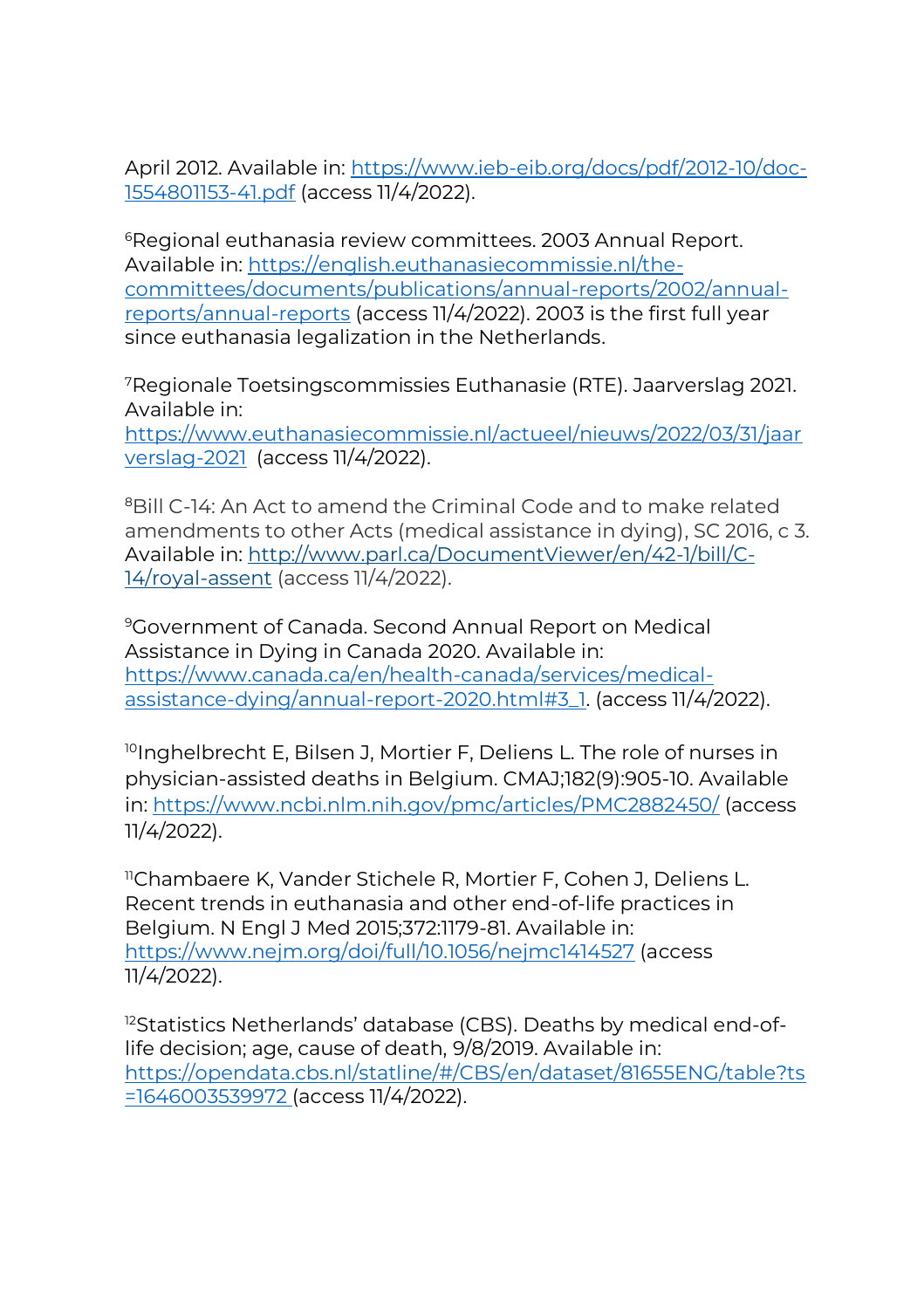<sup>13</sup>Vanopdenbosch, L. 2018. Letter of Resignation. Associated Press [On-line]. Available: https://

[www.documentcloud.org/documents/4380081-Belgium-Euthanasia-](http://www.documentcloud.org/documents/4380081-Belgium-Euthanasia-Letter.html)[Letter.html](http://www.documentcloud.org/documents/4380081-Belgium-Euthanasia-Letter.html) (access 20/4/2022).

<sup>14</sup>Belgian commission refers first ever case to the law. HOPE (Preventing Euthanasia and Assisted Suicide), Canberra 29/10/2015. Available in:

[https://www.noeuthanasia.org.au/belgian\\_commission\\_refers\\_first\\_e](https://www.noeuthanasia.org.au/belgian_commission_refers_first_ever_case_to_the_law) ver case to the law (access  $11/4/2022$ ).

<sup>15</sup>Schadenberg A. Netherlands study: 431 people were killed without explicit request in 2015. Euthanasia Prevention Coalition 30/6/2017. Available in:

[https://alexschadenberg.blogspot.com/2017/06/netherlands-study-](https://alexschadenberg.blogspot.com/2017/06/netherlands-study-431-people-were.html)[431-people-were.html](https://alexschadenberg.blogspot.com/2017/06/netherlands-study-431-people-were.html) (access 11/4/2022).

<sup>16</sup>Smets T, Bilsen J, Cohen J, Rurup ML, Mortier F, Deliens L. Reporting of euthanasia in medical practice in Flanders, Belgium: cross sectional analysis of reported and unreported cases. BMJ 2010;341:c5174. Available in:

<https://www.bmj.com/content/bmj/341/bmj.c5174.full.pdf> (access 11/4/2022).

<sup>17</sup>Cohen, J., Dierickx, S., Penders, Y.W.H. et al. How accurately is euthanasia reported on death certificates in a country with legal euthanasia: a population-based study. Eur J Epidemiol 2018;33**,**689- 93. Available in[: https://link.springer.com/article/10.1007/s10654-018-](https://link.springer.com/article/10.1007/s10654-018-0397-5#citeas) [0397-5#citeas](https://link.springer.com/article/10.1007/s10654-018-0397-5#citeas) (access 11/4/2022).

<sup>18</sup>Raus K, Vanderhaegen B, Sterckx S, Euthanasia in Belgium: Shortcomings of the Law and Its Application and of the Monitoring of Practice. J. Med. Philos 2021: 46(1):80-107. Available in: <https://doi.org/10.1093/jmp/jhaa031> (access 11/4/2022)

<sup>19</sup>Cook M. Belgium and the majesty of the law. MercatorNet, 5/1/2014. Available in:

[https://mercatornet.com/belgium\\_and\\_the\\_majesty\\_of\\_the\\_law/1598](https://mercatornet.com/belgium_and_the_majesty_of_the_law/15987/) [7/](https://mercatornet.com/belgium_and_the_majesty_of_the_law/15987/) (access 11/4/2022).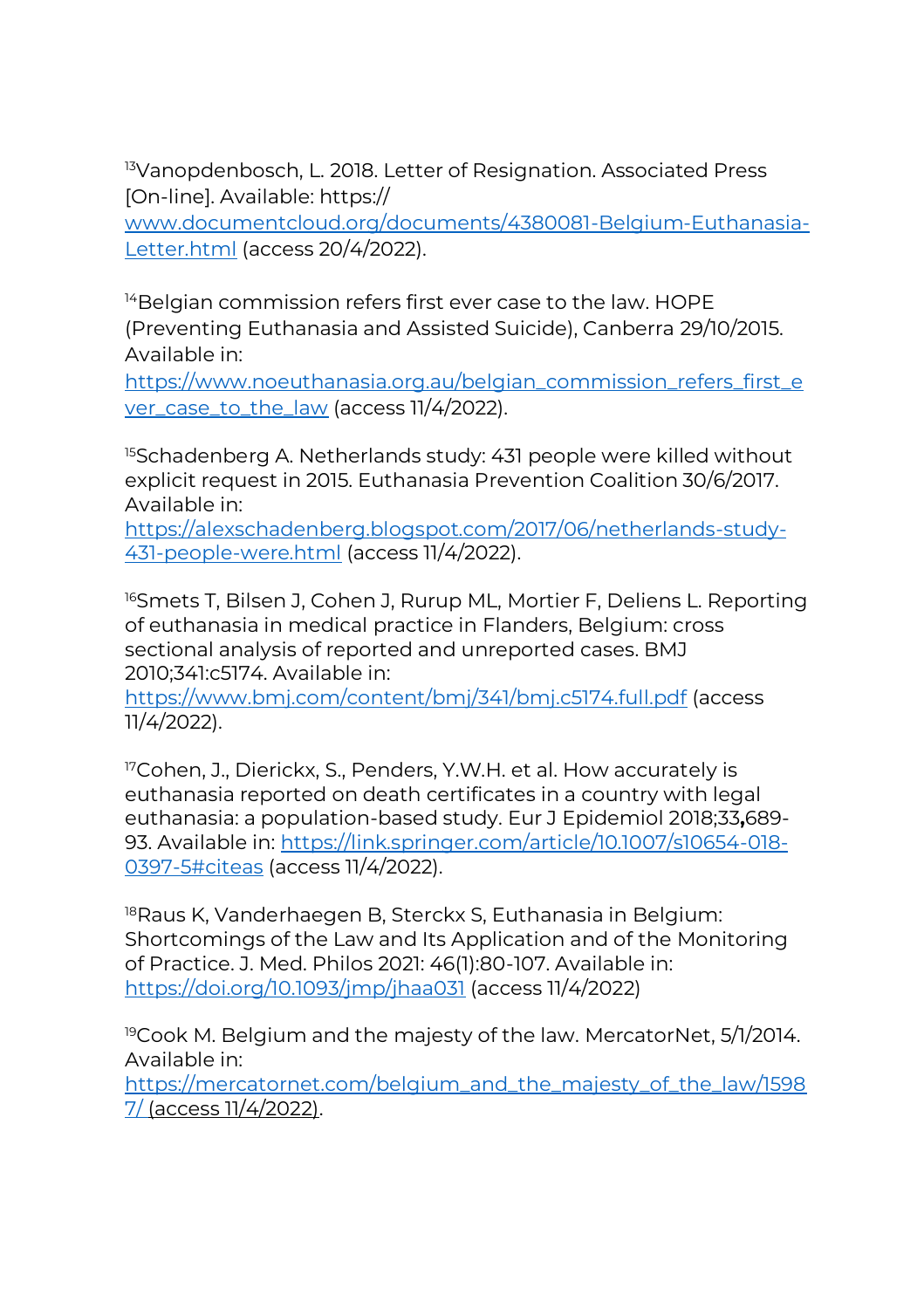<sup>20</sup>Government of Canada. Canada's new medical assistance in dying (MAID) law. 17/3/2021. Available in: [https://www.justice.gc.ca/eng/cj](https://www.justice.gc.ca/eng/cj-jp/ad-am/bk-di.html)[jp/ad-am/bk-di.html](https://www.justice.gc.ca/eng/cj-jp/ad-am/bk-di.html) (access 11/4/2022).

<sup>21</sup>BBC News. Víctor Escobar se convierte en el primer paciente no terminal en recibir la eutanasia en Colombia y América Latina. 8/1/2022. Available in: [https://www.bbc.com/mundo/noticias-](https://www.bbc.com/mundo/noticias-59919429)[59919429](https://www.bbc.com/mundo/noticias-59919429) (access 11/4/2022)

<sup>22</sup>Dierickx S, Deliens L, Cohen J, Chambaere K. Euthanasia for people with psychiatric disorders or dementia in Belgium: analysis of officially reported cases. BMC Psychiatry. 2017 June 23;17(1):203. Available in[: https://pubmed.ncbi.nlm.nih.gov/28641576/](https://pubmed.ncbi.nlm.nih.gov/28641576/) (access 11/4/2022).

<sup>23</sup>Kim SYH, De Vries RG, Peteet JR. Euthanasia and Assisted Suicide of Patients with Psychiatric Disorders in the Netherlands 2011 to 2014. JAMA Psychiatry. 2016;73(4):362-368. Available in: [https://jamanetwork.com/journals/jamapsychiatry/article](https://jamanetwork.com/journals/jamapsychiatry/article-abstract/2491354)[abstract/2491354](https://jamanetwork.com/journals/jamapsychiatry/article-abstract/2491354) (access 11/4/2022).

<sup>24</sup>Cuman G, Gastmans C. Minors and euthanasia: a systematic review of argument-based ethics literature. Eur J Pediatrics 2017;176 (7): 837- 847. Available in:<https://pubmed.ncbi.nlm.nih.gov/28573404/> (access 11/4/2022).

<sup>25</sup>Appel JE, van Wijngaarden EJ. Older Adults Who Experience Their Lives to Be Completed and No Longer Worth Living: A Systematic Mini-Review Into Used Terminology, Definitions, and Interpretations. Front Psychol 2021;12:734049. Available in:

[https://www.ncbi.nlm.nih.gov/pmc/articles/PMC8566750/pdf/fpsyg-](https://www.ncbi.nlm.nih.gov/pmc/articles/PMC8566750/pdf/fpsyg-12-734049.pdf)[12-734049.pdf](https://www.ncbi.nlm.nih.gov/pmc/articles/PMC8566750/pdf/fpsyg-12-734049.pdf) (access 11/4/2022).

<sup>26</sup>Rachidi I. Ampliar derecho a eutanasia, dilema para diálogo de gobierno en Países Bajos. Swissinfo.ch 13/9/2021. Available in: [https://www.swissinfo.ch/spa/pa%C3%ADses-bajos](https://www.swissinfo.ch/spa/pa%C3%ADses-bajos-eutanasia_ampliar-derecho-a-eutanasia--dilema-para-di%C3%A1logo-de-gobierno-en-pa%C3%ADses-bajos/46942996)[eutanasia\\_ampliar-derecho-a-eutanasia--dilema-para](https://www.swissinfo.ch/spa/pa%C3%ADses-bajos-eutanasia_ampliar-derecho-a-eutanasia--dilema-para-di%C3%A1logo-de-gobierno-en-pa%C3%ADses-bajos/46942996)[di%C3%A1logo-de-gobierno-en-pa%C3%ADses-bajos/46942996](https://www.swissinfo.ch/spa/pa%C3%ADses-bajos-eutanasia_ampliar-derecho-a-eutanasia--dilema-para-di%C3%A1logo-de-gobierno-en-pa%C3%ADses-bajos/46942996) (access 11/4/2022).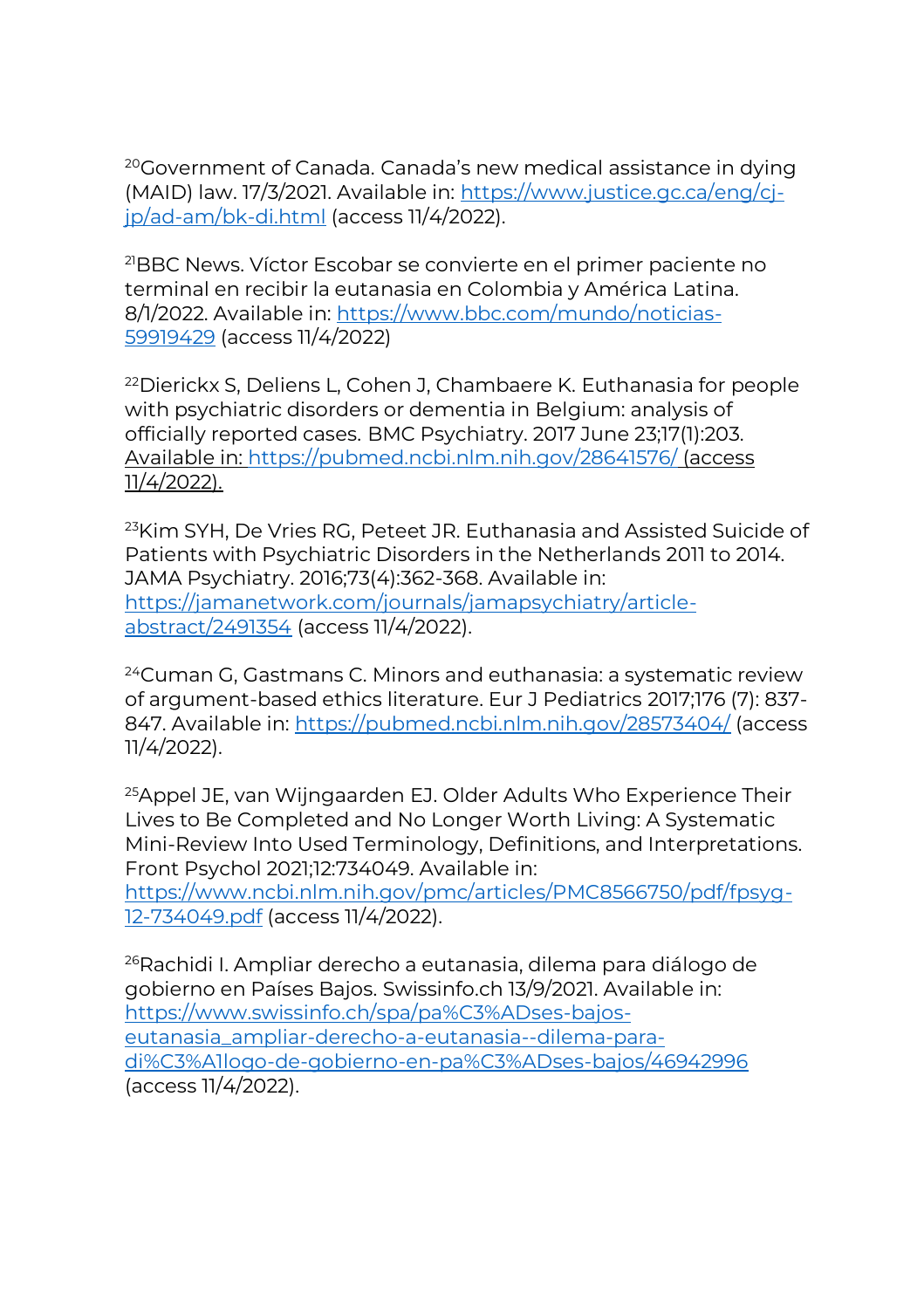<sup>27</sup>Bellaigue C de. Death on demand: has euthanasia gone too far? The Guardian 18/1/2019. Available in:

[https://www.theguardian.com/news/2019/jan/18/death-on-demand](https://www.theguardian.com/news/2019/jan/18/death-on-demand-has-euthanasia-gone-too-far-netherlands-assisted-dying)[has-euthanasia-gone-too-far-netherlands-assisted-dying](https://www.theguardian.com/news/2019/jan/18/death-on-demand-has-euthanasia-gone-too-far-netherlands-assisted-dying) (access 11/4/2022).

<sup>28</sup>Récord de solicitudes en clínica de eutanasia en Holanda. Deutsche Welle, 7/2/2020. Available in: <https://p.dw.com/p/3XQ92> (access 11/4/2022).

<sup>29</sup>Office of the Parliamentary Budget Officer. Cost estimate for bill c-7 "medical assistance in dying" 20/10/2020. Available in: [https://www.pbo](https://www.pbo-dpb.gc.ca/web/default/files/Documents/Reports/RP-2021-025-M/RP-2021-025-M_en.pdf)[dpb.gc.ca/web/default/files/Documents/Reports/RP-2021-025-M/RP-](https://www.pbo-dpb.gc.ca/web/default/files/Documents/Reports/RP-2021-025-M/RP-2021-025-M_en.pdf)

[2021-025-M\\_en.pdf](https://www.pbo-dpb.gc.ca/web/default/files/Documents/Reports/RP-2021-025-M/RP-2021-025-M_en.pdf) (access 11/4/2022).

<sup>30</sup>Daniele L. El sistema sanitario ha ejecutado al menos 50 eutanasias en seis meses. ABC, 3/1/2022. Available in:

[https://www.abc.es/sociedad/abci-sistema-sanitario-ejecutado](https://www.abc.es/sociedad/abci-sistema-sanitario-ejecutado-menos-50-eutanasias-seis-meses-202201021950_noticia.html?ref=https%3A%2F%2Fwww.google.com)[menos-50-eutanasias-seis-meses-](https://www.abc.es/sociedad/abci-sistema-sanitario-ejecutado-menos-50-eutanasias-seis-meses-202201021950_noticia.html?ref=https%3A%2F%2Fwww.google.com)

[202201021950\\_noticia.html?ref=https%3A%2F%2Fwww.google.com](https://www.abc.es/sociedad/abci-sistema-sanitario-ejecutado-menos-50-eutanasias-seis-meses-202201021950_noticia.html?ref=https%3A%2F%2Fwww.google.com) (access 11/4/2022).

<sup>31</sup>Sociedad Española de Cuidados Paliativos (SECPAL). Preocupante aumento de personas sin acceso a cuidados paliativos: más de 77.500 cada año. 24/4/2019. Available in:

[https://www.secpal.com/Preocupante-aumento-de-personas-sin](https://www.secpal.com/Preocupante-aumento-de-personas-sin-acceso-a-cuidados-paliativos-mas-de-77500-cada-ano)[access-a-cuidados-paliativos-mas-de-77500-cada-ano](https://www.secpal.com/Preocupante-aumento-de-personas-sin-acceso-a-cuidados-paliativos-mas-de-77500-cada-ano) (access 11/4/2022).

<sup>32</sup>Arias-Casais N, Garralda E, Rhee JY, Lima L de, Pons JJ, Clark D, Hasselaar J, Ling J, Mosoiu D, Centeno C. EAPC Atlas of Palliative Care in Europe 2019. Vilvoorde: EAPC Press; 2019. Available in: <http://hdl.handle.net/10171/56787> (access 11/4/2022).

<sup>33</sup>Gómez Sancho M. Morir en paz. Jornada eutanasia y cuidados paliativos ¿muerte digna o vida digna? Cuidados frente a eutanasia. 29/9/2021. Universidad Católica de Valencia. Available in: <https://youtu.be/iY2U3wZPOU0> (access 11/4/2022).